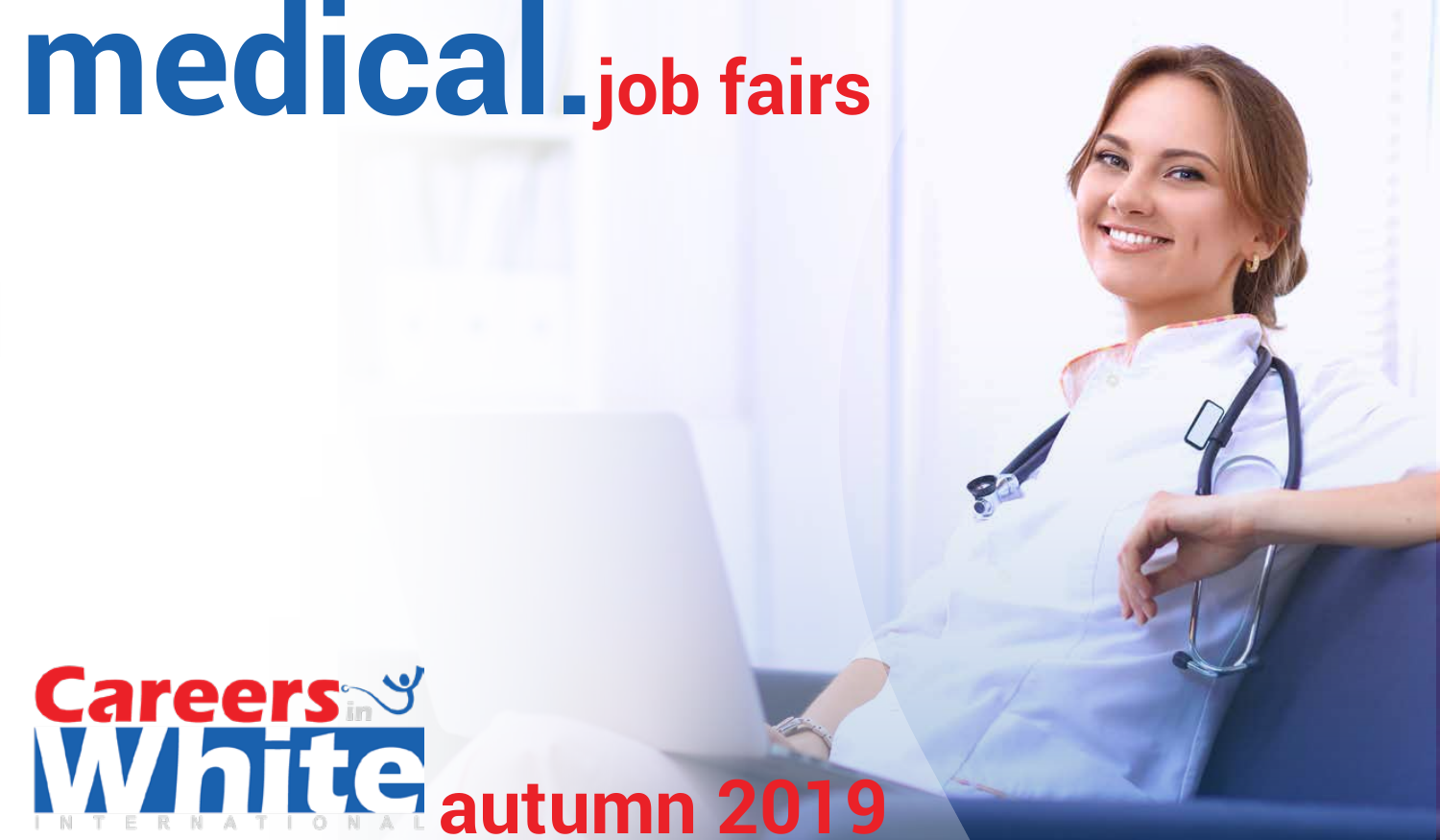# **about.us**

If hiring qualified medical professionals is a priority for you right now and if you are looking for solutions to solve staff shortage, you don't have to worry about promoting and filling your vacancies as much.

**1**

Get access to a diverse pool of candidates specific in the medical field by participating in our upcoming medical recruitment job fairs.

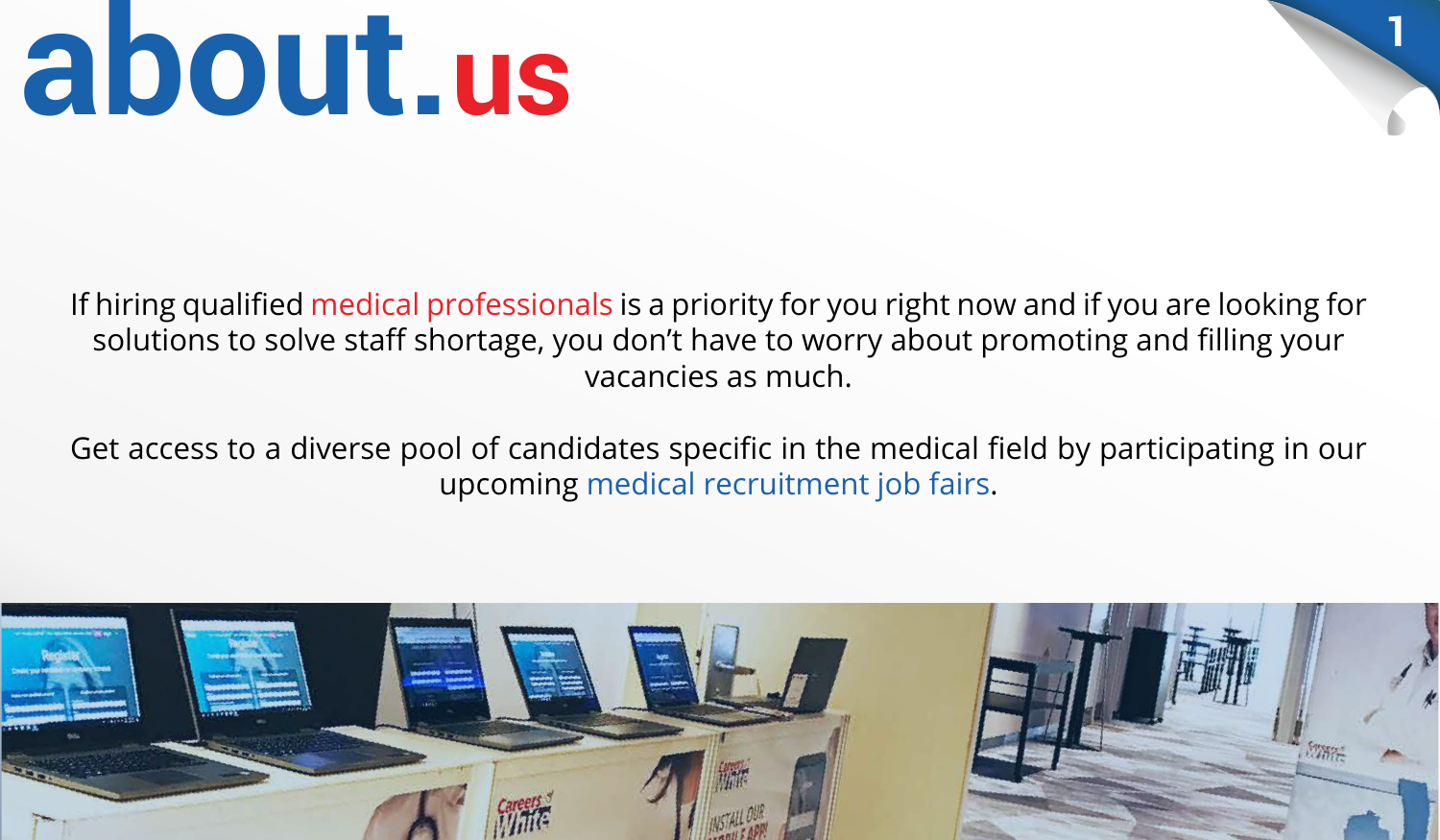# **why.participate**



## **Meet Right Candidates at the Lowest Cost**

Spending only a fraction of an average salary for participation, you gain access to hundreds of trained people that are anxious to be impressed by your offer!

Become one of the top recruiters or service provider in the branch and gain lots of extra visibility with us through our online and offline promotions.



**2**

## **Productivity**

Fast track the hiring process and be more productive by meeting a large pool of applicants face to face.

**Marketing and Promotion**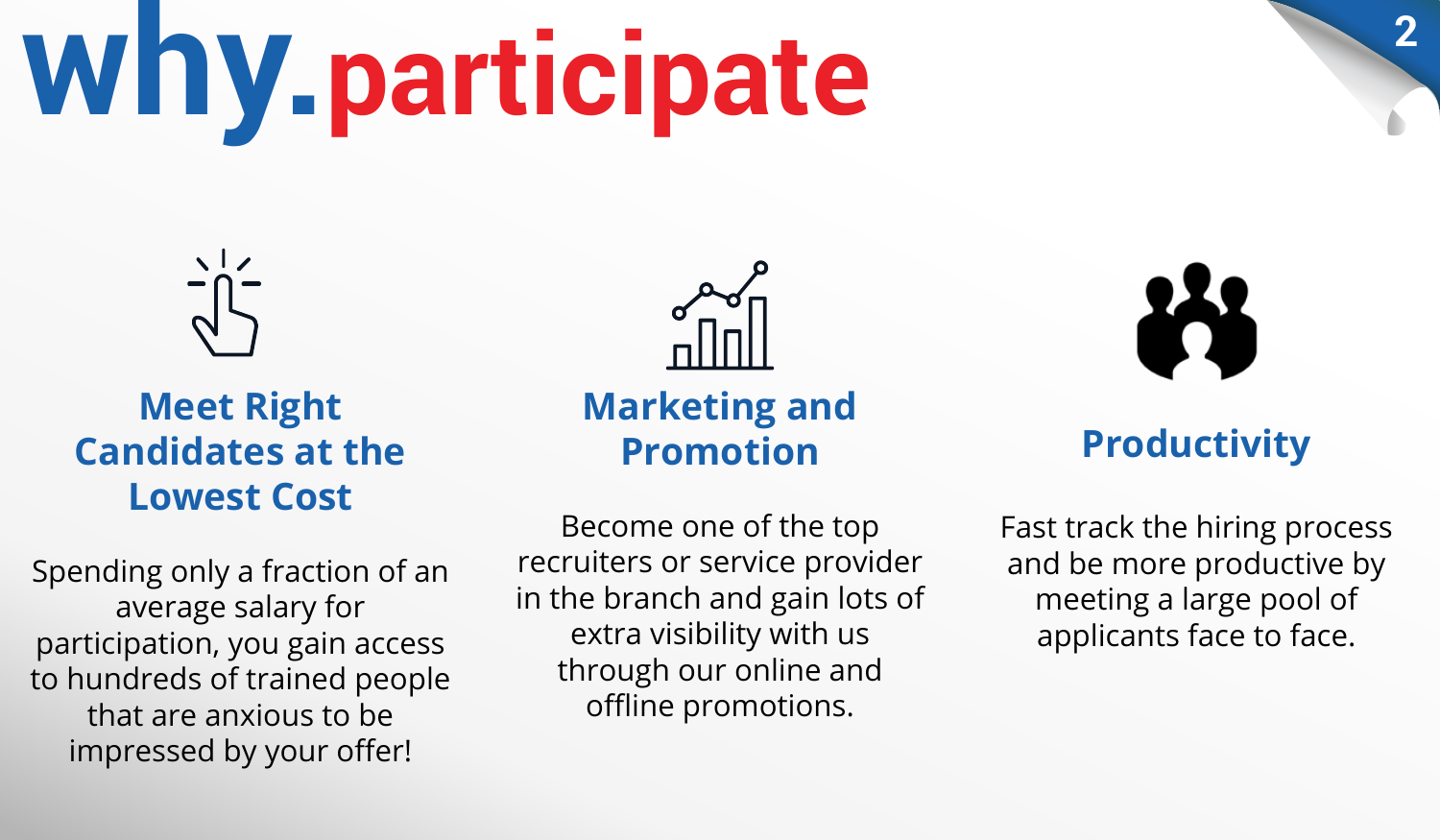# **participation.benefits**

## **FIND MEDICAL CANDIDATES**

Find suited medical personnel looking for new opportunities in their career through our events dedicated to healthcare career development.

Meet talented, skilled and experienced candidates who are seeking for the best employers who would bring added value to their career.

## **CUSTOMED ADVERTISING**

We've perfected our services and succeeded in finding a way to create custom advertising and provide the exhibitors the candidates that match their criteria.

This year alone, 17.892 candidates were interviewed by 65 recruitment agencies attending our events.

## **BEST BRANDING**

**3**

We are well-recognized for our collaborative approach and the friendly environment we're creating at the events, and as a outcome, with each new edition, we are attracting more and more new visitors alongside new employers.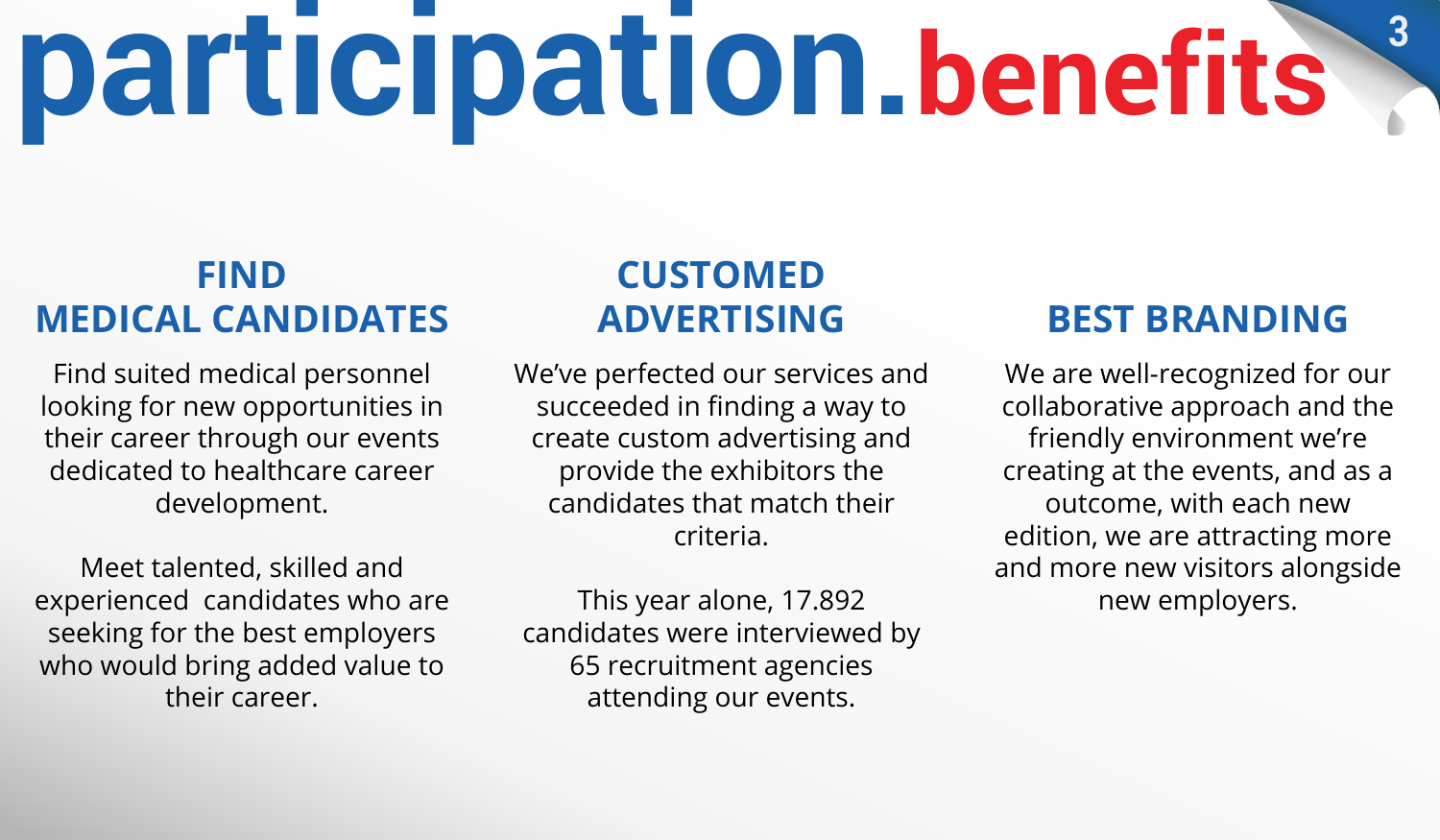# **visitors.profile**

### SPECIALIST DOCTORS 23%

### RESIDENT DOCTORS 21%

### NURSES 19%

### MEDICAL STUDENTS 14%

DENTISTS 11%

### PHYSICAL THERAPISTS

PHARMACISTS 6%

### OTHER MEDICAL CATEGORIES 3%

## **recommendations.**

**4**

*Careers in White has proved to be the ideal partner as regards international healthcare recruitment. With professionalism and good mood the team achieves a pleasant atmosphere for all the participants of their fairs, which are always held in elegant hotels. We have already booked all the fairs in our country for this year and would definetely recommend Careers in White to any company desiring to multiply its success.*

**- Xenia Pasternak GRecruitment**

*It was a pleasure working with "Careers in White. Certa GMBH is constantly on the look out for qualified candidates working in the medical field, which are looking for a challenge in a new country. We at Certa GMBH were impressed with the organisation of the exhibition, the quality of visitors and the way we where able to present our business to new potential clients. We look forward to work with you again in the future.* 

**- Sven Karbownik Certa Medical GMBH**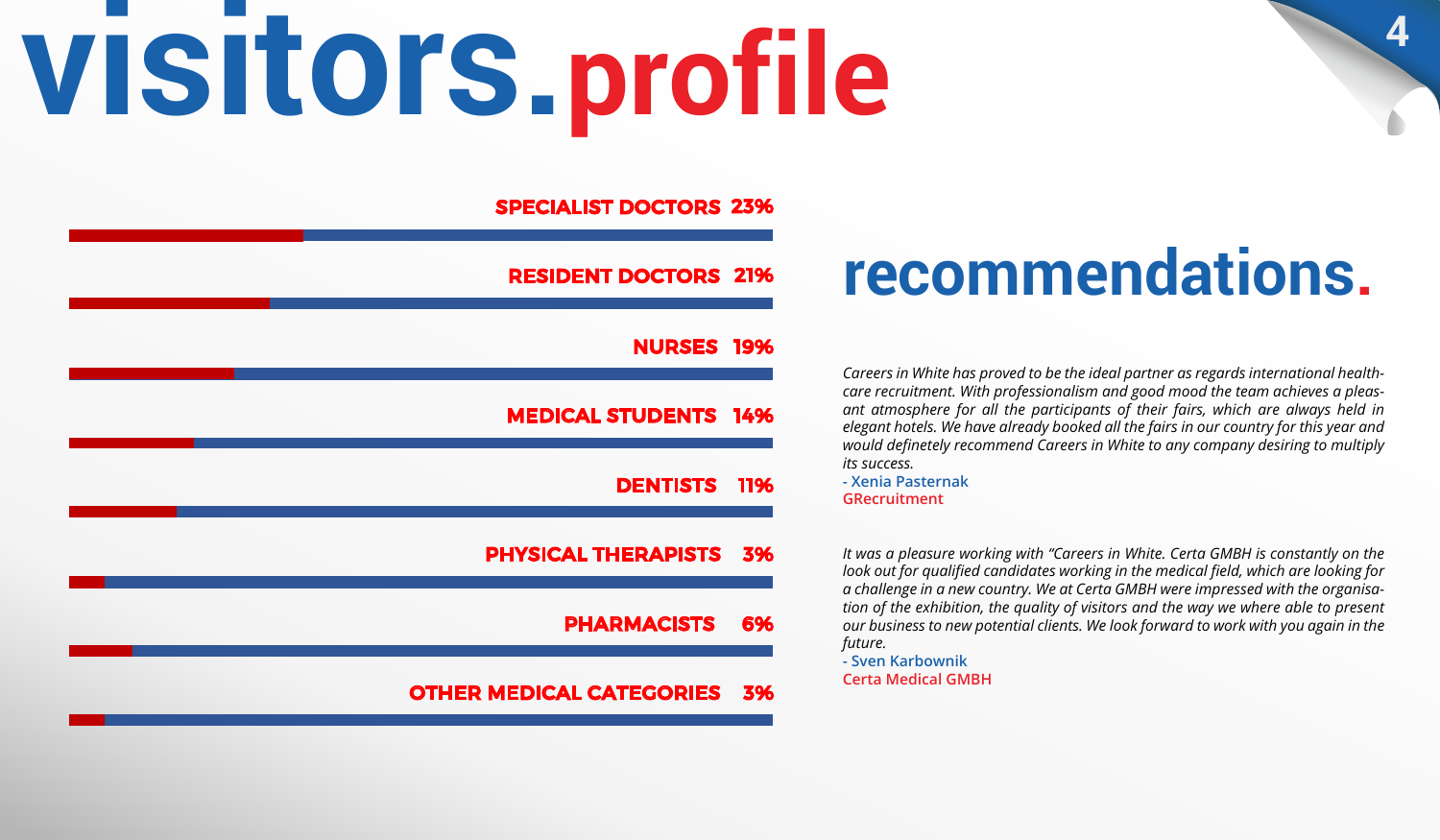## **calendar.autumn 2019 5**



**BUDAPEST** *October 5 Hungary*



**TIMISOARA** *October 6 Romania*



**BUCHAREST** *October 12 Romania*



**IASI** *October 19 Romania*



**PLOVDIV** *October 26 Bulgaria*



**SOFIA** *October 27 Bulgaria*



**CLUJ-NAPOCA** *November 2 Romania*



**TG. MURES** *November 3 Romania*



**ZAGREB** *November 16 Croatia*

NOVEMBER

**WARSAW** *November 23 Poland*



**VIRTUAL FAIR** *December 1 - 21 Online, Virtual Fair*

DECEMBER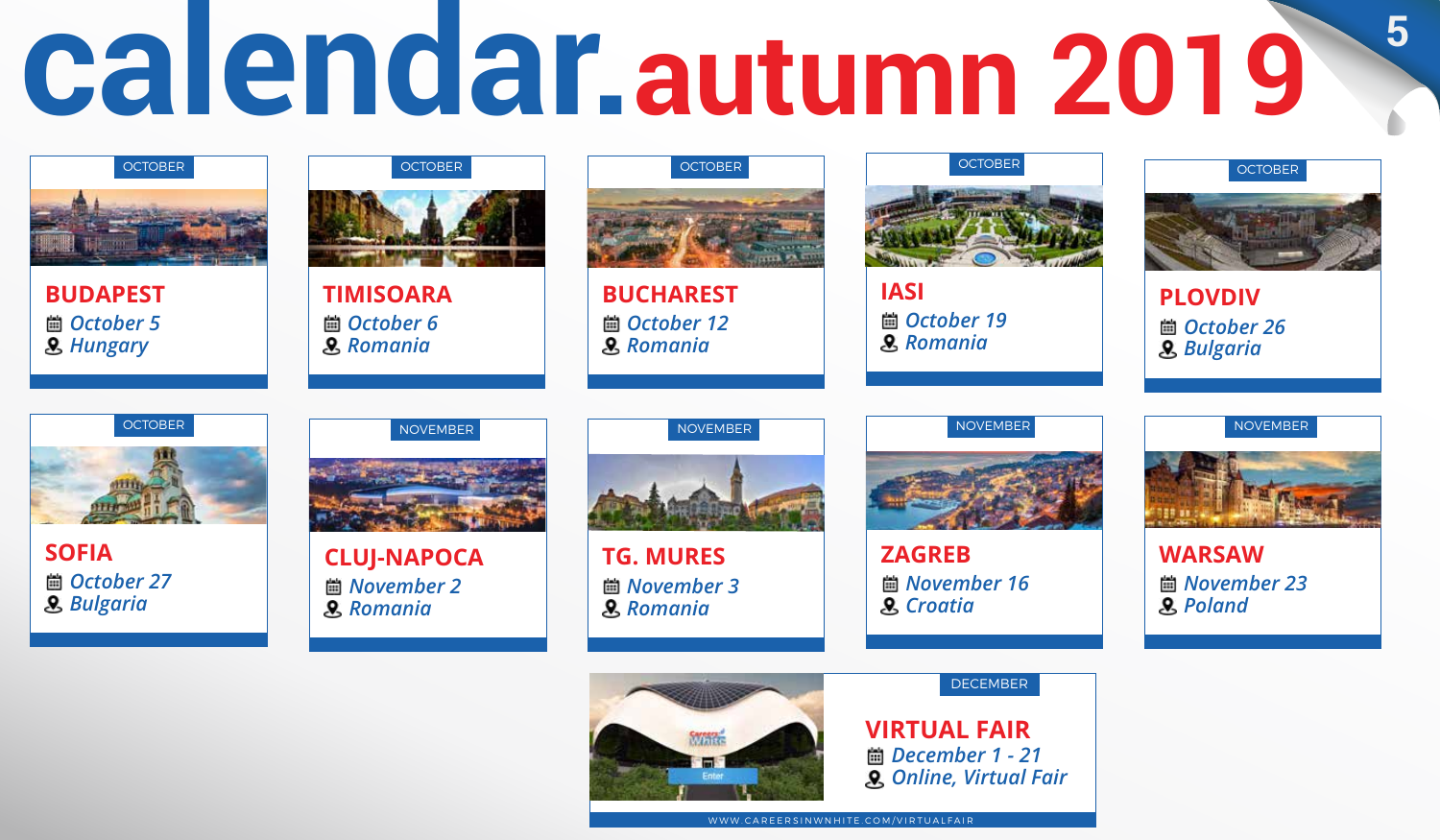# **registration.package**

### PRICE per fair: **500 € (VAT not included)**

## **4 SQM Space**

Included:

- > Online and offline advertisements
- > Booth open space with table, chairs
- > Logistic services: electricity, internet access

### **\* other** services available upon requests

## **EXTRA OPTIONAL FEATURES:**

- **+ €200** for participation in Bucharest
- **+ €100/day** 2sqm additional booth space (max. of 8 sqm)
- **+ €75/event** distribution of leaflets or other materials during the events

**6**

- **+ €250/1000 pcs.** printing of flyers
- **+ €150/500** printing of Roll-up / Pop-up banner
- **+ €75/event** local representative for your booth
- **+ €20/event** transport services for your marketing materials
- **+ €100/month** premium advertisement on our website
- **+ €100/fair** sponsored advertisement in our social media channels
- **+ €100** for 200 EUR worth of credits in our website for online
- services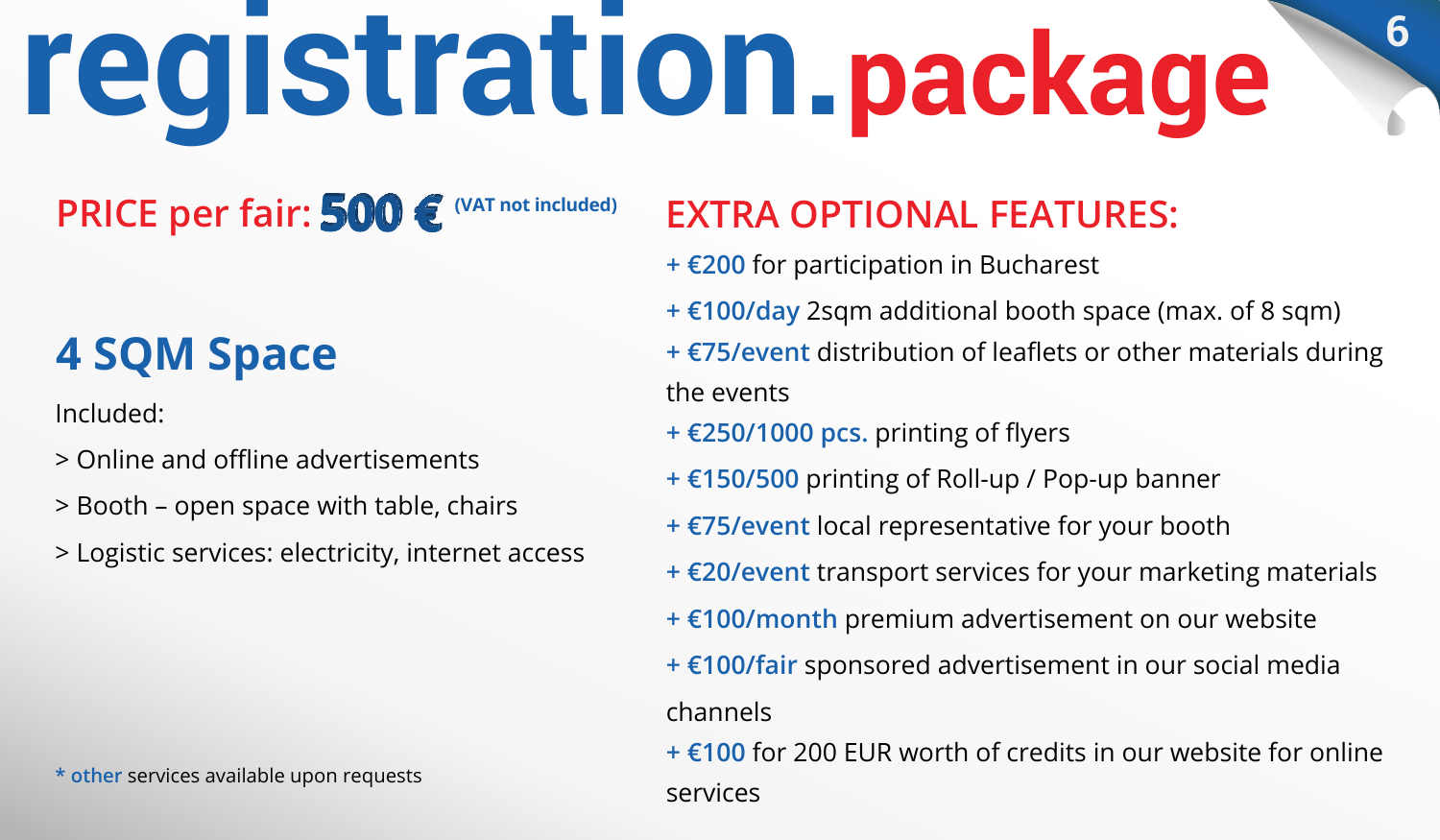## **all inclusive.package 7**

## **6 SQM Space Participation in all locations:**

- > Access to more than 5000 live candidates
- > Personalized online campaign on social media
- > Online and offline advertisements
- > Job ads in newsletters (1)
- > Online profiles to unlock in our job portal website (10)
- > Send messages to candidates in our job portal website (20)
- > Job credit in our job portal website (10)
- > Booth open space with table, chairs
- > Logistic services: electricity, internet access

## **6.000 €** 40% discount of the regular package

- **+ free** premium advertisement on our website (10 days)
- **+ free** distribution of leaflets or other materials during the events
- **+ free** printing of roll up / Pop-up banner
- **+ free** local representative for your booth in locations you require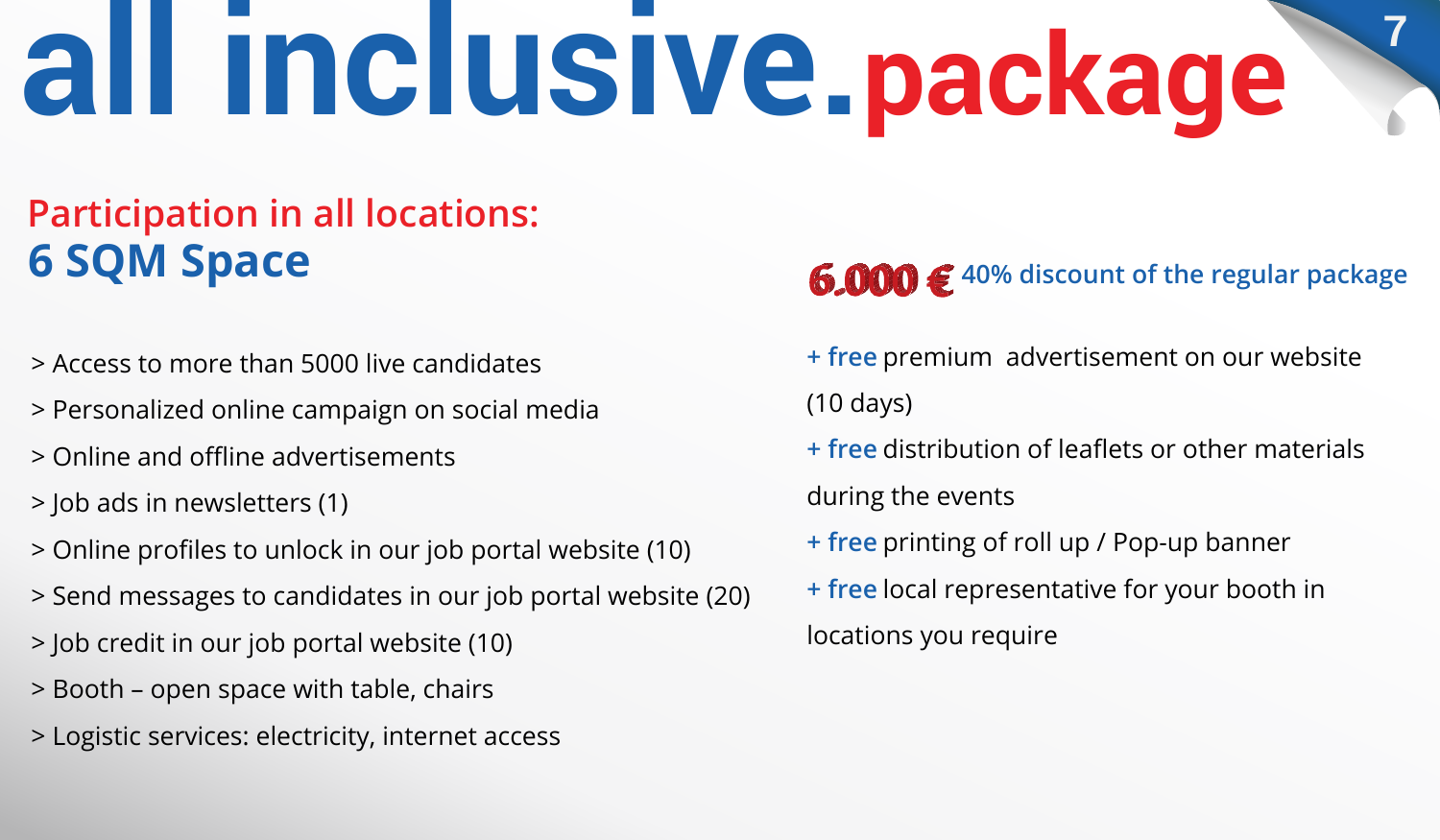# **online.virtual fair**

> Unlimited job posting and refreshing to the top of the listings

> 3 weeks of intensive promotions for your job vacancies and your company

> A dedicated online booth for your company with your logo in our platform (customisable design)

> Get 80% more visits and applications than regular job postings on the website > Your job vacancies would be promoted across Europe to a targeted audience and all



**8**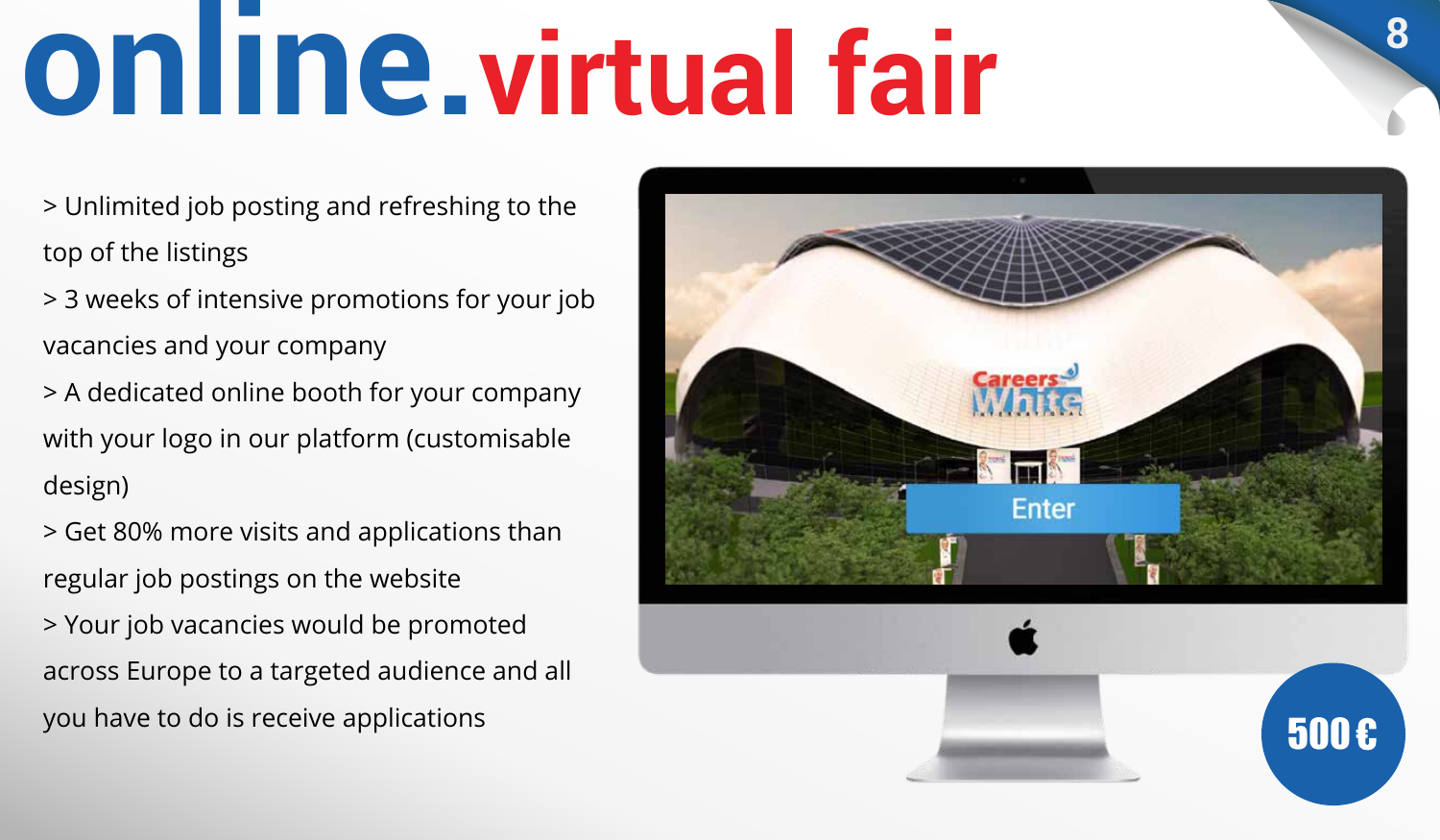## **med.talks**

### Conferences & Presentations

During the job fairs, Careers in White is organising MedTalks dedicated medical conferences where candidates receive information regarding future trends in healthcare, current available therapeutic approaches and many more.

**9**

We give participating companies the opportunity to *sponsor*  these events and present them selves to the target audience in various forms: short 15 minutes presentation before the conference, banner placement, distribution of flyers, online advertisement.

### Prices starts from 300 EUR per conference.

*Upon request, Careers in White Team will organize and promote a separate conference or presentation that your company wishes to have, bringing your target audience directly in front of you. Individualised offer is to be made based on your target group and desired format of the presentation.*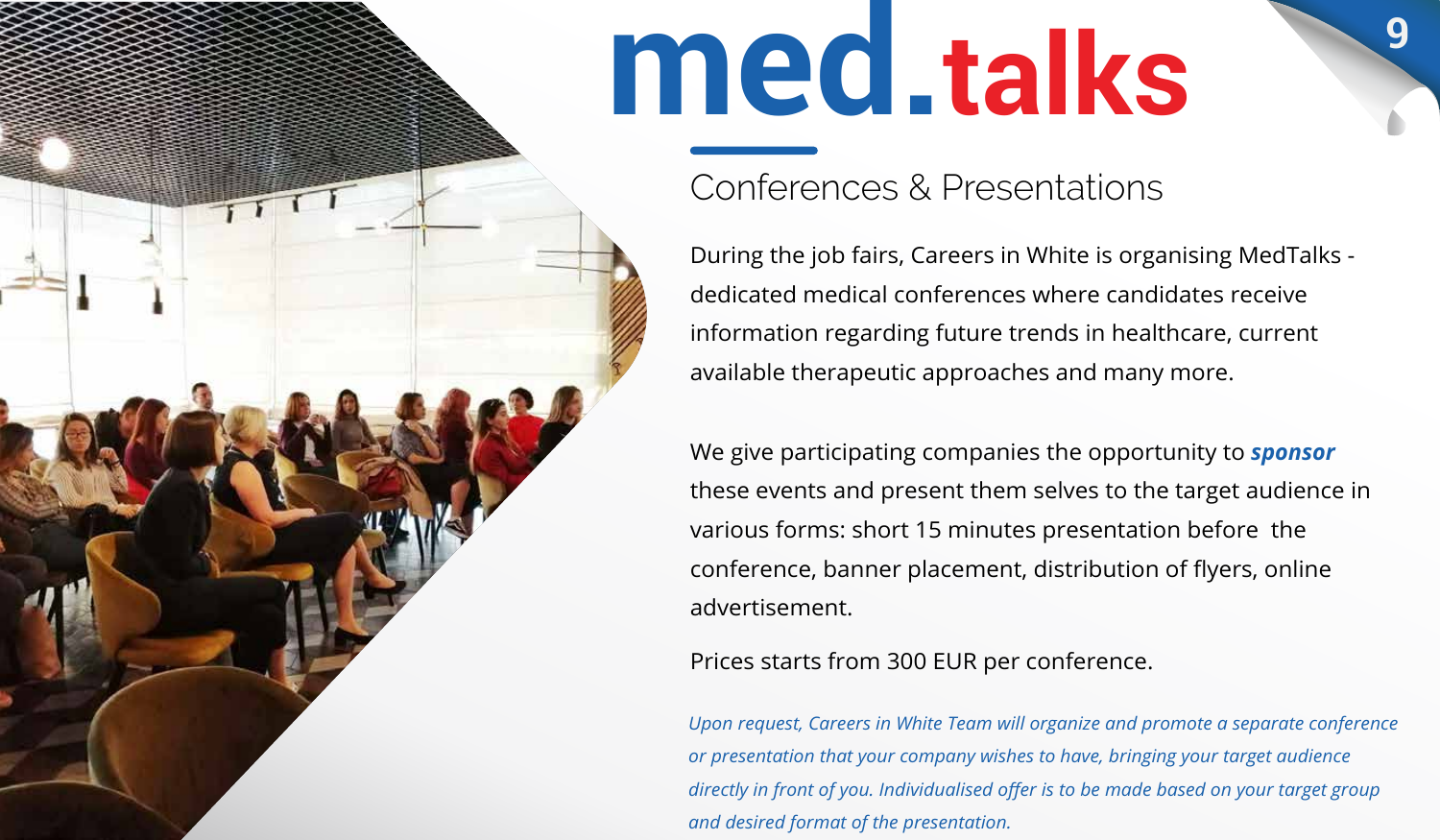# **marketing.strategy**

Working in a very specific niche (healthcare recruitment), mass promotion methods are not very effective.

We use targeted promotion campaigns such as:

**> online advertisement:** social media, search engines

**> Email and SMS advertisement:** 70.000 healthcare personnel have trusted their profesional data with us and agreed on receiving emails and text messages from us

**> paid and online barter promotion:** dedicated articles on our media partners' websites

**> offine promotion**: outdoor banners, flyers, posters, stickers.

**> TV and Radio coverage**: we attend TV shows , we offer interviews with regards to the events and the recruitment trends **> trade events and medical conferences exposure:** we advertise our events by attending, sponsoring or spreading materials in medical related conferences and events.

**10**

We also rely a lot on our **local promoters** in each city, their network and the word of mouth, is a very efficient method of promotion for us.